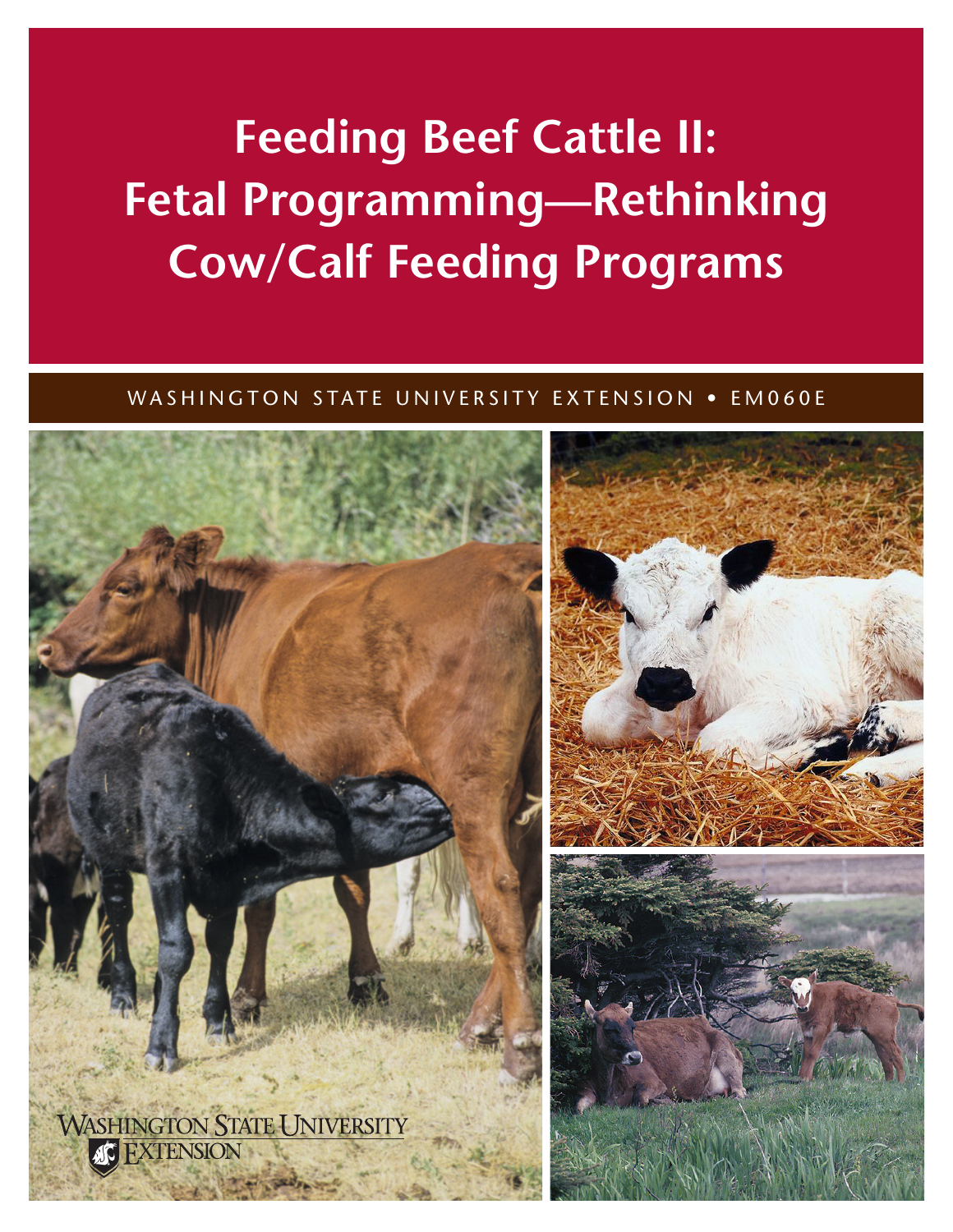# **Feeding Beef Cattle II: Fetal Programming—Rethinking Cow/Calf Feeding Programs**

#### **Introduction**

In the WSU fact sheet, Feeding Beef Cattle I, we examined forage nutrition and provided an introduction to forage quality and supplementation. In this WSU fact sheet, Feeding Beef Cattle II, we will take an in-depth look at the link between supplementing pregnant beef cows and subsequent growth and performance of calves.

Typically, beef cattle producers have two priorities when feeding beef cows 1) feeding them economically, and 2) preventing reproductive failure, with a focus on getting the cows through the production cycle with a live calf and getting them bred back and ready to repeat this process. To achieve these goals, producers assess the nutritional composition of their base forages and provide supplements to eliminate any nutritional imbalances that may be present (i.e., imbalances in protein, energy, minerals, and vitamins). At this point, from the producer's perspective, if nutritional requirements are currently being met, then, by convention, the cows and their progeny will likely perform well throughout the production cycle. However, science is providing greater insights into the implications of feeding programs and how these programs affect a calf well after it has been weaned.

## **Systems Approach to Beef Cattle Management**

Improving beef quality means working within a complex *system.* Beef cattle systems integrate biology, ecology, economics, and even human behavior (Dunn and Johnson 2010). For many years, beef cattle producers have adopted management and feeding practices and new technologies as they have become available. However, data suggest that taking the *big picture* approach may reap considerable benefits in both short- and long-term productivity.

#### **Science of Fetal Programming**

*Fetal programming* is defined as maternal stimuli during pregnancy that can affect fetal development, as well as postnatal growth and health (Martin et al. 2007). This means that the way beef cows are managed during pregnancy can have a significant effect on the growth and performance of their offspring later in life.

The effects of fetal programming can be seen in several of the production traits that are important to the economic viability of beef cattle operations. These traits include muscle and fat development, calf survivability, growth, carcass characteristics, reproduction, and health.

## **Adequate Nutrition**

Beef cattle have important nutritional requirements. In the WSU fact sheet Feeding Beef Cattle I, some of the available tools and resources for determining nutritional adequacy are provided. In beef cattle, body condition and weight loss that result in delayed return to estrus, reproductive failure, and weak calves can all be symptoms of poor nutrition. Vitamins and minerals play a significant role in the nutritional status of the beef cow, and deficiencies are manifested in a variety of ways, including problems with growth, metabolism, and reproduction. Recent research suggests that calves may be affected by the nutrition of the cow during pregnancy, and although these effects may not be apparent at birth, they may be manifested later in life.

# **Muscle and Fat Development**

In addition to the direct effects of management and environment on calf performance, recent investigations suggest that maternal nutrition (i.e., nutrition of the pregnant cow) may affect growth and performance of the offspring well after weaning. Meat animals are raised for their skeletal muscle, and the fetal stage is crucial for skeletal muscle development because there is no net increase in the number of muscle fibers after birth (Stickland 1978; Zhu et al. 2004). Consequently, a decrease in the number of muscle fibers due to fetal programming permanently reduces muscle mass and thus reduces animal performance (Du et al. 2010a). A reduction in muscle mass can ultimately reduce the amount of saleable beef product, thus holding important economic implications for the producer.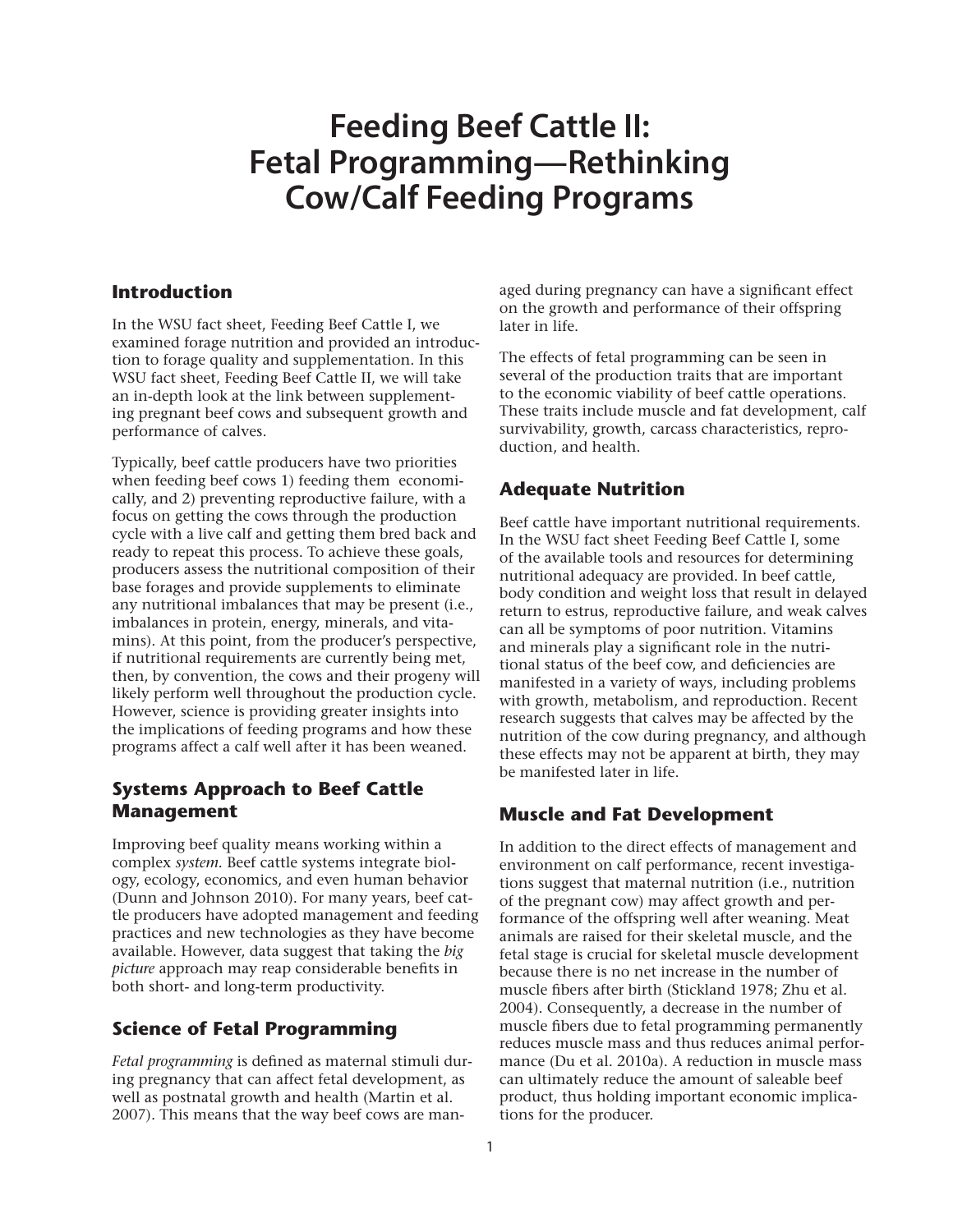Marbling (intramuscular fat) is crucial for meat palatability, and fetal life is a major stage in developing intramuscular fat cells (Du et al. 2010b; Tong et al. 2008). These fat cells provide the sites for intramuscular fat accumulation or marbling formation during fattening. Hence, fetal programming also affects the marbling that takes place in cattle offspring. Midto-late gestation is critical for muscle fiber formation and growth, and late gestation is important for marbling development. However, because muscle and fat develop in slightly different stages of fetal development, nutrient deficiencies during pregnancy will have varying effects on fetal development and offspring performance.

# **Relationship between Cow Nutrition and Calf Survivability**

In terms of progeny health, maternal nutrition is related to calf morbidity and mortality (Corah et al. 1975). Nutritional conditions during critical periods in fetal development can ultimately affect neonatal health, as well as a cow's susceptibility to disease during later phases of beef cattle production. Inadequate fetal nutrition may also permanently affect postnatal growth of the offspring (Wu et al. 2006; Funston et al. 2010a).

#### **Growth and Carcass Characteristics**

In a University of Nebraska study, cow herds grazing dormant range during the winter were divided into two groups. One group was given supplemental protein and the other was not. Study results showed that providing supplemental protein (in the form of a 42% protein cube delivered at a rate equivalent to one pound per day given three days a week) increased weaning weights by 22 lb and hot carcass weights by 87 lb. Supplementation also increased marbling scores (Stalker et al. 2007). In a similar experiment, cows grazed dormant range or corn residue during the winter and were given supplements equivalent to one pound per day of a 28% protein cube delivered three days a week. This supplementation resulted in a 17 lb increase in weaning weight, a 17 lb increase in hot carcass weight, and an increase in marbling scores of approximately 11% (Larson et al. 2009). These studies were conducted during the third trimester of gestation.

These findings are significant because increases in weaning weights and hot carcass weights (i.e., carcass weight at slaughter) contribute to the amount of saleable product, the amount of marbling within the loin eye, and maturity—factors that determine the USDA Quality Grade. Protein supplementation



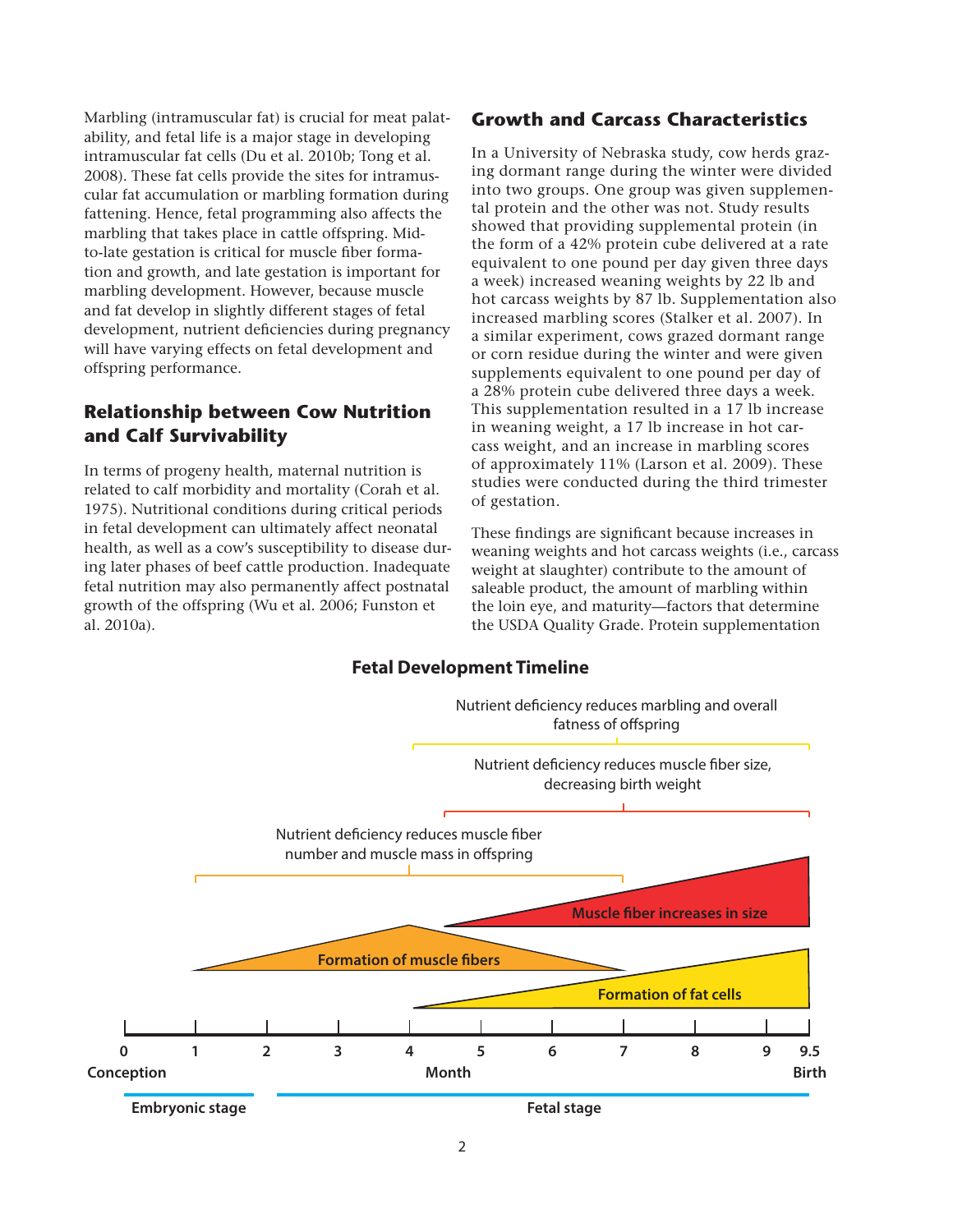at mid-gestation, a stage critical for muscle development, also enhances muscle growth and offspring performance (Du et al. 2010a; Underwood et al. 2008).

These results are important because weaning in a traditional system occurs approximately 10 to 12 months following the last trimester supplement. Considering the length of time between late gestation, birth, weaning, stocker/backgrounding, and finishing, the improvements in carcass traits is noteworthy and should be taken into account when making cow/calf management decisions.

## **Reproduction**

In a study investigating protein supplementation in cows grazing dormant range during late gestation, cows were given either a one-pound-equivalent of supplemental protein (in the form of a 42% protein cube delivered three days a week), or no protein supplementation. Heifers from dams receiving protein supplements were 17 lb heavier at weaning, and their pregnancy rate was increased by more than 16% (Martin et al. 2007). In a study in which dams were fed under similar protocols and conditions during late gestation, Funston et al. (2010b) observed a 12% increase in pregnancy rates and a reduction in the age at which calves reached puberty after they were provided with a 31% protein cube supplementation.

In terms of economics (e.g., the cost of purchasing or developing replacement heifers), to be able to document changes in heifer reproductive performance based on the nutritional status of their dams during pregnancy is a significant breakthrough in understanding the implications of beef cow feeding programs.

# **Health**

Several investigations into the effects of maternal nutrition on colostrum and passive transfer of immunity in calves have shown mixed results. However, Stalker et al. (2006) fed the equivalent of one pound of a 42% protein supplement per day to cows grazing native range during late pregnancy, and they reported a greater proportion of calves having been weaned. Larson et al. (2009) noted that the proportion of calves treated for respiratory or gastrointestinal disease did not differ between cows receiving supplements and those that were not supplemented during late pregnancy. However, from weaning to slaughter, the proportion of calves treated for respiratory or gastrointestinal disease was reduced for cows that received protein supplements in late gestation.

# **Conclusions**

The concept of fetal programming through maternal nutrition requires a rethinking of current beef cow feeding programs. Studies show that protein supplementation of beef cows during late gestation can influence muscle and fat development in the fetus, and in subsequent growth, it can influence carcass characteristics, reproductive performance of female progeny, and animal health. These influences can be observed many months following supplementation of the pregnant cow. Thus, fetal programming (with its effects on calf traits and performance) has significant economic implications for beef cattle producers. Also, given the relationship between fetal programming and maternal nutrition*,* new low-cost feeds entering the marketplace should be evaluated to determine their effects on fetal development and calf performance later in life.

## **References**

- Corah, L.R., T.G. Dunn, and C.C. Kaltenbach. 1975. Influence of Prepartum Nutrition on the Reproductive Performance of Beef Females and the Performance of their Progeny. *Journal of Animal Science* 41:819–824.
- Du, M., J. Tong, J. Zhao, K.R. Underwood, M. Zhu, S.P. Ford, and P.W. Nathanielsz. 2010a. Fetal Programming of Skeletal Muscle Development in Ruminant Animals. *Journal of Animal Science* 88:E51–60.
- Du, M., J. Yin, and M.J. Zhu. 2010b. Cellular Signaling Pathways Regulating the Initial Stage of Adipogenesis and Marbling of Skeletal Muscle. *Meat Science* 86:103–109.
- Dunn, B.H., and J.J. Johnson. 2010. Systems Approach to Beef Production. In *Proceedings of Beef Improvement Federation 42nd Annual Research Symposium and Annual Meeting* 12–21.
- Funston, R.N., D.M. Larson, and K.A. Vonnahme. 2010a. Effect of Maternal Nutrition on Conceptus Growth and Offspring Performance: Implications for Beef Cattle Production. *Journal of Animal Science* 88:E205–E215.
- Funston, R.N., J.L. Martin, D.C. Adams, and D.M. Larson. 2010b. Winter Grazing System and Supplementation of Beef Cows during Late Gestation Influence Heifer Progeny. *Journal of Animal Science* 88:4094–4101.
- Larson, D.M., J.L. Martin, D.C. Adams, and R.M. Funston. 2009. Winter Grazing System and Supple-